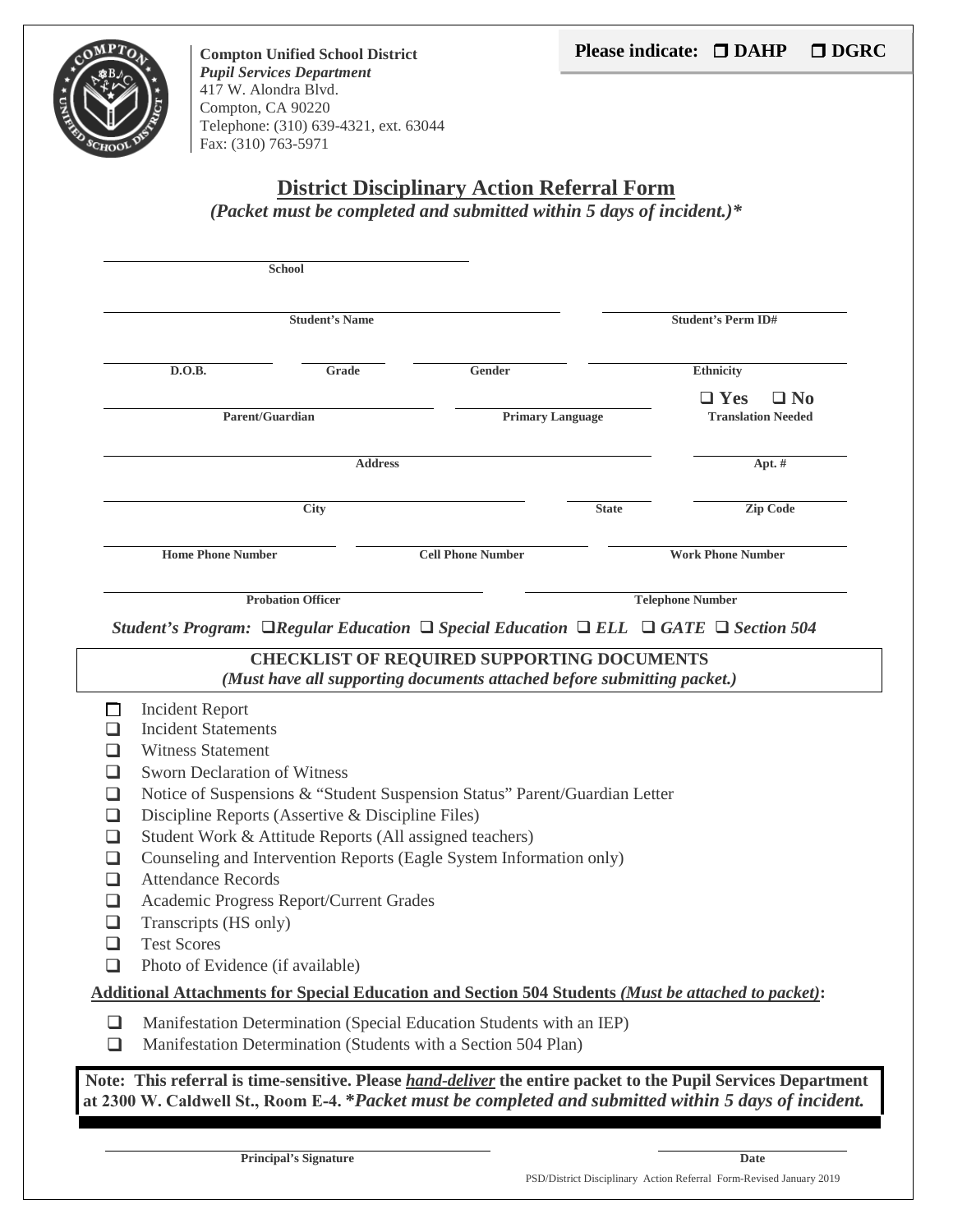|                       | <b>Pupil Services Department</b><br>417 W. Alondra Blvd.<br>Compton, CA 90220<br>Fax: (310) 763-5971 | <b>Compton Unified School District</b><br>Telephone: (310) 639-4321, ext. 63044                                        |                        |                                     |                                                                     |
|-----------------------|------------------------------------------------------------------------------------------------------|------------------------------------------------------------------------------------------------------------------------|------------------------|-------------------------------------|---------------------------------------------------------------------|
|                       |                                                                                                      |                                                                                                                        | <b>Incident Report</b> |                                     |                                                                     |
| School:               |                                                                                                      |                                                                                                                        |                        |                                     | Report Date:                                                        |
| Date of Incident:     |                                                                                                      |                                                                                                                        |                        |                                     | Time of Incident:                                                   |
| Location of Incident: |                                                                                                      | <u> 1989 - Johann Stoff, deutscher Stoffen und der Stoffen und der Stoffen und der Stoffen und der Stoffen und der</u> |                        |                                     |                                                                     |
|                       | Report taken and completed by:                                                                       |                                                                                                                        |                        |                                     |                                                                     |
|                       | Name of persons Involved:                                                                            |                                                                                                                        |                        |                                     |                                                                     |
|                       |                                                                                                      |                                                                                                                        |                        | Assailant(s) $\qquad \qquad \qquad$ | Witness(es)                                                         |
| V <sub>1</sub>        |                                                                                                      | A1                                                                                                                     |                        |                                     | W1                                                                  |
| V <sub>2</sub>        | <u> 1989 - Johann Barbara, martin a</u>                                                              | $A2 \overline{\phantom{a}}$                                                                                            |                        |                                     | W2                                                                  |
| V <sub>3</sub>        |                                                                                                      | A3 W3                                                                                                                  |                        |                                     |                                                                     |
|                       |                                                                                                      |                                                                                                                        |                        |                                     |                                                                     |
| V <sub>4</sub>        |                                                                                                      | A4 W4<br>Describe what happened (Circumstances of the incident):                                                       |                        |                                     | <u> 1989 - Andrea Stadt Britain, amerikansk politiker (d. 1989)</u> |
|                       | Response to Incident (action steps taken):                                                           |                                                                                                                        |                        |                                     |                                                                     |
|                       |                                                                                                      |                                                                                                                        |                        |                                     |                                                                     |
|                       | Site Administrator Notified:                                                                         |                                                                                                                        |                        |                                     | Date/Time:                                                          |
|                       | Parent/Guardian Notified? $\Box$ Yes $\Box$ No                                                       |                                                                                                                        |                        |                                     | $\text{How?}$                                                       |
|                       |                                                                                                      | □ Telephone #: □ Conference Date: □ Mail Date: □ Mail Date:                                                            |                        |                                     |                                                                     |
|                       | Was Police Notified: $\Box$ Yes $\Box$ No                                                            |                                                                                                                        |                        |                                     | Report No.:                                                         |
|                       | Was 911 called? $\Box$ Yes $\Box$ No                                                                 | Behavioral Emergency Report completed (Special Ed.)?: $\Box$ Yes $\Box$ No $\Box$ N/A                                  |                        |                                     |                                                                     |
|                       | Signature of person completing this form                                                             |                                                                                                                        | <b>Date</b>            |                                     | <b>Time</b>                                                         |
|                       | <b>Signature of Site Administrator</b>                                                               |                                                                                                                        | <b>Date</b>            |                                     | <b>Time</b>                                                         |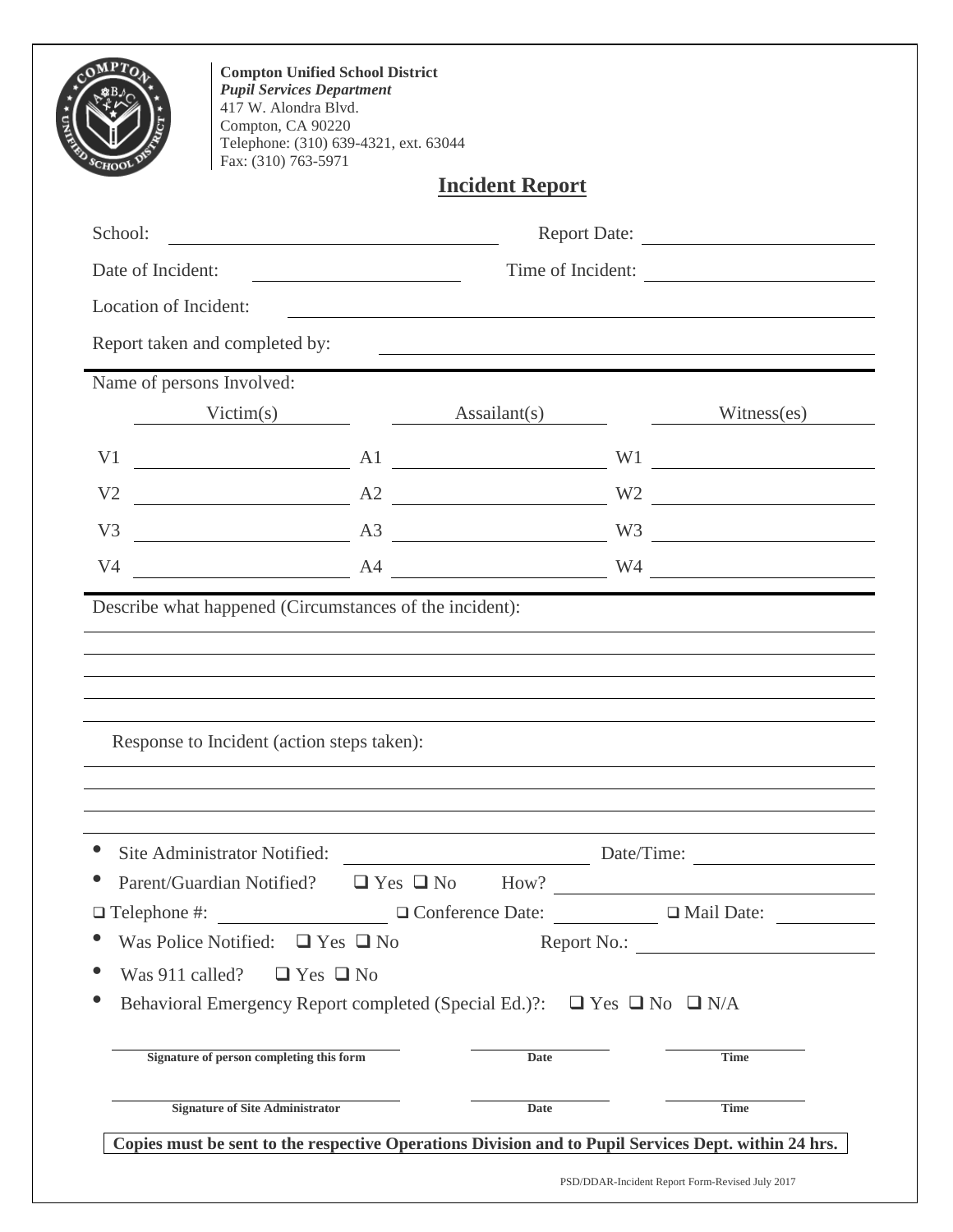# **WITNESS STATEMENT**

| Last Name                                                                                                                                                                                                                                                                                          | <b>First Name</b> |                                                                   | Middle Name |
|----------------------------------------------------------------------------------------------------------------------------------------------------------------------------------------------------------------------------------------------------------------------------------------------------|-------------------|-------------------------------------------------------------------|-------------|
| School/Office Site:                                                                                                                                                                                                                                                                                |                   |                                                                   |             |
| Are you? $\Box$ Student ID#: $\Box$ Parent $\Box$ Staff (position):                                                                                                                                                                                                                                |                   |                                                                   |             |
| Your involvement?<br>$\Box$ I helped deal with the incident                                                                                                                                                                                                                                        |                   | $\Box$ I'm the victim $\Box$ I'm the accused $\Box$ I'm a witness |             |
| Please include the following information, where applicable, regarding the incident:                                                                                                                                                                                                                |                   |                                                                   |             |
| 2. Describe the location where the incident took place.<br>3. Describe, in the order of events, what you experienced, heard or witnessed.<br>4. Describe, how you were involved in the incident.<br>5. Note any physical injuries.<br>6. List any other witness names and/or physical description. |                   |                                                                   |             |
|                                                                                                                                                                                                                                                                                                    |                   |                                                                   |             |
|                                                                                                                                                                                                                                                                                                    |                   |                                                                   |             |
|                                                                                                                                                                                                                                                                                                    |                   |                                                                   |             |
|                                                                                                                                                                                                                                                                                                    |                   |                                                                   |             |
|                                                                                                                                                                                                                                                                                                    |                   |                                                                   |             |
|                                                                                                                                                                                                                                                                                                    |                   |                                                                   |             |
|                                                                                                                                                                                                                                                                                                    |                   |                                                                   |             |
|                                                                                                                                                                                                                                                                                                    |                   |                                                                   |             |
| I declare under penalty of perjury that the information provided on this form is accurate and true.                                                                                                                                                                                                |                   |                                                                   |             |
|                                                                                                                                                                                                                                                                                                    |                   |                                                                   |             |

Name of person receiving the statement Date

PSD/Witness Statement-Revised July 2017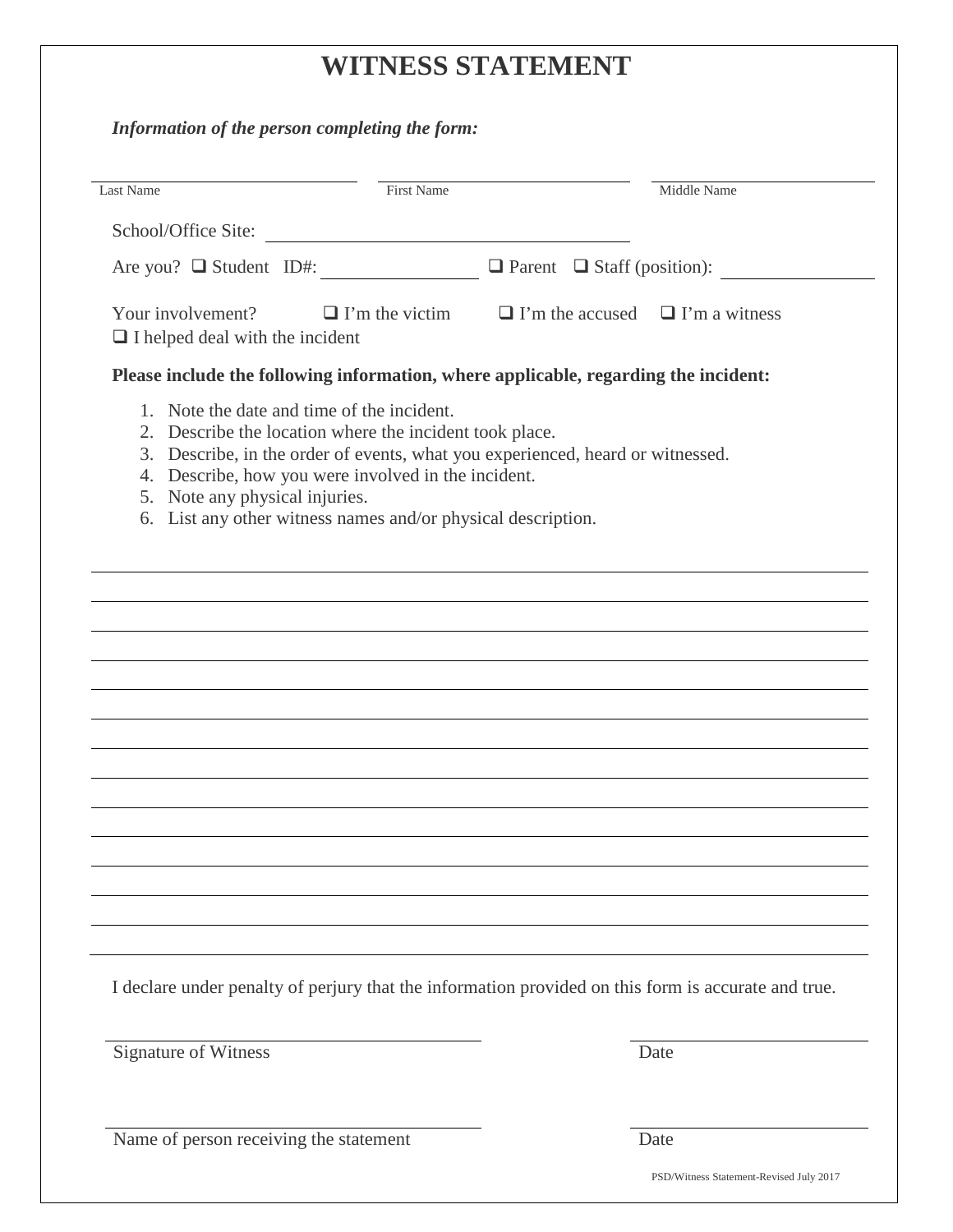# **SWORN DECLARATION OF WITNESS**

| In the matter of the                       |                                                                                                                       | $\Box$ suspension $\Box$ possible expulsion $\Box$ disciplinary incident of:                  |  |
|--------------------------------------------|-----------------------------------------------------------------------------------------------------------------------|-----------------------------------------------------------------------------------------------|--|
| to unreasonable risk of harm.              |                                                                                                                       |                                                                                               |  |
|                                            |                                                                                                                       | I wish to remain anonymous because:                                                           |  |
|                                            |                                                                                                                       |                                                                                               |  |
| Narrative:                                 | <u> 1980 - Andrea Station Barbara, actor a component de la componentación de la componentación de la componentaci</u> |                                                                                               |  |
|                                            |                                                                                                                       |                                                                                               |  |
|                                            |                                                                                                                       |                                                                                               |  |
|                                            |                                                                                                                       |                                                                                               |  |
|                                            |                                                                                                                       |                                                                                               |  |
|                                            |                                                                                                                       |                                                                                               |  |
|                                            |                                                                                                                       |                                                                                               |  |
|                                            |                                                                                                                       |                                                                                               |  |
|                                            |                                                                                                                       |                                                                                               |  |
|                                            |                                                                                                                       |                                                                                               |  |
|                                            |                                                                                                                       |                                                                                               |  |
|                                            |                                                                                                                       |                                                                                               |  |
|                                            |                                                                                                                       |                                                                                               |  |
| $\overbrace{\hspace{2.5cm}}^{20}$ .        |                                                                                                                       | I declare under penalty of perjury that the foregoing is true and correct this _______ day of |  |
|                                            |                                                                                                                       |                                                                                               |  |
| *Declarant's Name                          | *Signature                                                                                                            | Date                                                                                          |  |
| *Name and signature will not be disclosed. |                                                                                                                       |                                                                                               |  |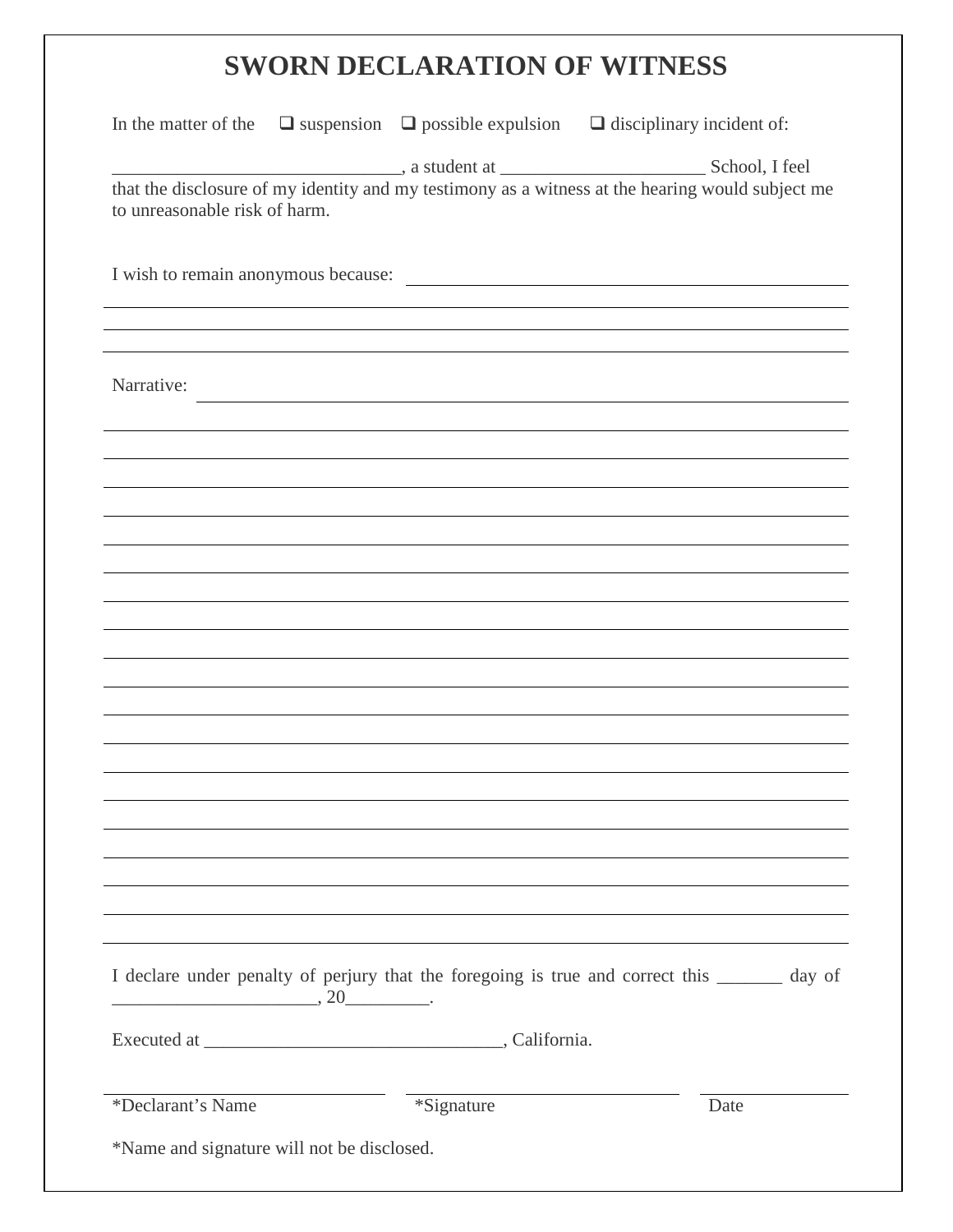

### **COMPTON UNIFIED SCHOOL DISTRICT NOTICE OF SUSPENSION**

|                                                                                                                                                                                                                                                                                                                                                                                                                                                                                                                                                                                                                                                                                                                                                                                                                                                                                                                                                                                                                                                                                                                                                                                                                                                                                                                                                                                                                                                                                                                                                                                                                                                                                                                                                                                                                                                                                                                                                                                                                                                                                                                                                                                                                                                                                                                                                                                                                                                                                                                                                                                                                                                                                                            | $\Box$ Administrative Suspension                                |                                                                                                                                                                                                                                                                                                       | $\Box$ Teacher Suspension |                                 |                                                     |
|------------------------------------------------------------------------------------------------------------------------------------------------------------------------------------------------------------------------------------------------------------------------------------------------------------------------------------------------------------------------------------------------------------------------------------------------------------------------------------------------------------------------------------------------------------------------------------------------------------------------------------------------------------------------------------------------------------------------------------------------------------------------------------------------------------------------------------------------------------------------------------------------------------------------------------------------------------------------------------------------------------------------------------------------------------------------------------------------------------------------------------------------------------------------------------------------------------------------------------------------------------------------------------------------------------------------------------------------------------------------------------------------------------------------------------------------------------------------------------------------------------------------------------------------------------------------------------------------------------------------------------------------------------------------------------------------------------------------------------------------------------------------------------------------------------------------------------------------------------------------------------------------------------------------------------------------------------------------------------------------------------------------------------------------------------------------------------------------------------------------------------------------------------------------------------------------------------------------------------------------------------------------------------------------------------------------------------------------------------------------------------------------------------------------------------------------------------------------------------------------------------------------------------------------------------------------------------------------------------------------------------------------------------------------------------------------------------|-----------------------------------------------------------------|-------------------------------------------------------------------------------------------------------------------------------------------------------------------------------------------------------------------------------------------------------------------------------------------------------|---------------------------|---------------------------------|-----------------------------------------------------|
| Date:<br>School:                                                                                                                                                                                                                                                                                                                                                                                                                                                                                                                                                                                                                                                                                                                                                                                                                                                                                                                                                                                                                                                                                                                                                                                                                                                                                                                                                                                                                                                                                                                                                                                                                                                                                                                                                                                                                                                                                                                                                                                                                                                                                                                                                                                                                                                                                                                                                                                                                                                                                                                                                                                                                                                                                           |                                                                 |                                                                                                                                                                                                                                                                                                       |                           | Date of Incident:               |                                                     |
| <b>Student Name</b>                                                                                                                                                                                                                                                                                                                                                                                                                                                                                                                                                                                                                                                                                                                                                                                                                                                                                                                                                                                                                                                                                                                                                                                                                                                                                                                                                                                                                                                                                                                                                                                                                                                                                                                                                                                                                                                                                                                                                                                                                                                                                                                                                                                                                                                                                                                                                                                                                                                                                                                                                                                                                                                                                        | Student ID#                                                     | DOB                                                                                                                                                                                                                                                                                                   | Grade                     | Gender                          | Race/Ethnicity                                      |
| Parent/Guardian Name                                                                                                                                                                                                                                                                                                                                                                                                                                                                                                                                                                                                                                                                                                                                                                                                                                                                                                                                                                                                                                                                                                                                                                                                                                                                                                                                                                                                                                                                                                                                                                                                                                                                                                                                                                                                                                                                                                                                                                                                                                                                                                                                                                                                                                                                                                                                                                                                                                                                                                                                                                                                                                                                                       | Address                                                         |                                                                                                                                                                                                                                                                                                       |                           |                                 | Telephone                                           |
| Student's Program: Regular Ed: □<br>Number of school days suspended for this incident:<br>Start Date/Time Leaving School:  Bud Date/Time Returning to School:<br>Total cumulative days of suspension for this school year:                                                                                                                                                                                                                                                                                                                                                                                                                                                                                                                                                                                                                                                                                                                                                                                                                                                                                                                                                                                                                                                                                                                                                                                                                                                                                                                                                                                                                                                                                                                                                                                                                                                                                                                                                                                                                                                                                                                                                                                                                                                                                                                                                                                                                                                                                                                                                                                                                                                                                 | Special Ed: $\Box$ Yes $\Box$ No Sec. 504: $\Box$ Yes $\Box$ No |                                                                                                                                                                                                                                                                                                       |                           | $ELL: \Box Yes$<br>$\square$ No | $\Box$ Return date pending: $\Box$ DAHP $\Box$ DGRC |
| Please Note: During the time of the suspension, your child may not be on any school campus in the Compton Unified School District or attend                                                                                                                                                                                                                                                                                                                                                                                                                                                                                                                                                                                                                                                                                                                                                                                                                                                                                                                                                                                                                                                                                                                                                                                                                                                                                                                                                                                                                                                                                                                                                                                                                                                                                                                                                                                                                                                                                                                                                                                                                                                                                                                                                                                                                                                                                                                                                                                                                                                                                                                                                                |                                                                 |                                                                                                                                                                                                                                                                                                       |                           |                                 |                                                     |
| any school events or activities. Violation of suspension rules can result in an arrest by the Police Department.<br><b>REASON FOR SUSPENSION:</b> Your child is being suspended for violation of 48900 section(s) of the CA Education Code:<br>Caused, attempted to cause, or threatened to cause physical injury to another person.<br>$\Box$ a.1<br>$\square$ a.2<br>Willfully used force or violence upon the person of another, except in self-defense.<br>□b.<br>Possessed, sold or otherwise furnished any firearm, knife, explosive or other dangerous object.<br>Unlawfully possessed, used, sold, or otherwise furnished, or been under the influence of, a controlled substance, alcohol or intoxicant.<br>$\Box$ c.<br>Unlawfully offered, arranged or negotiated to sell a controlled substance, alcoholic beverage, or an intoxicant of any kind, and either<br>$\Box$ d.<br>sold, delivered, or otherwise furnished to a person an imitation.<br>Committed or attempted to commit robbery or extortion.<br>$\Box$ e.<br>$\Box f$ .<br>Caused or attempted to cause damage to school or private property.<br>Stolen or attempted to steal school or private property.<br>$\Box$ g.<br>Possessed or used tobacco, or products containing tobacco or nicotine products.<br>$\Box h.$<br>□i.<br>Committed an obscene act or engaged in habitual profanity or vulgarity.<br>Unlawfully possessed or unlawfully offered, arranged, or negotiated to sell drug paraphernalia.<br>□j.<br>□1.<br>Knowingly received stolen school or private property.<br>$\Box$ m.<br>Possessed an imitation firearm.<br>Committed or attempted to commit a sexual assault or sexual battery.<br>□n.<br>Harassed, threatened, or intimidated a pupil who is a complaining witness or witness in a school disciplinary proceeding.<br>$\square$<br>Unlawfully offered, arranged to sell, negotiated to sell, or sold the prescription drug Soma.<br>$\square p$ .<br>Engaged in, or attempted to engage in, hazing.<br>$\Box q$ .<br>Engaged in an act of bullying but not limited to bullying by means of an electronic act as defined in Ed. Code 32261<br>□r.<br>$\Box$ t.<br>Aid or abet infliction or attempted infliction of physical injury<br>$\square$ 48900.2<br>Committed sexual harassment (Grades 4-12 only).<br>$\Box$ 48900.3<br>Caused, attempted to cause, threatened to cause, or participated in an act of, hate violence (Grades 4-12 only).<br>$\square$ 48900.4<br>Intentionally harassed, threatened, or intimidated, creating a hostile educational environment (Grades 4-12 only).<br>$\square$ 48900.7<br>Made terroristic threats against school officials and/or school property or both. |                                                                 |                                                                                                                                                                                                                                                                                                       |                           |                                 |                                                     |
| EC $48915(a)(1)$<br>Causing serious physical injury to another person, except in self-<br>$\Box$ A.<br>defense.<br>$\Box B$ .<br>Possession of a knife, explosive, or other dangerous object.<br>$\Box C$ .<br>Unlawful possession of any controlled substance.<br>$\square D.$<br>Robbery or extortion.<br>Assault or battery upon a school employee.<br>$\Box E.$<br>Explanation of the incident(s): $\qquad \qquad \qquad$                                                                                                                                                                                                                                                                                                                                                                                                                                                                                                                                                                                                                                                                                                                                                                                                                                                                                                                                                                                                                                                                                                                                                                                                                                                                                                                                                                                                                                                                                                                                                                                                                                                                                                                                                                                                                                                                                                                                                                                                                                                                                                                                                                                                                                                                              |                                                                 | EC $48915(c)$<br>$\Box$ (c)(1) Possessing, selling, or otherwise furnishing a firearm.<br>$\Box$ (c)(2) Brandishing a knife at another person.<br>$\Box$ (c)(3) Unlawfully selling a controlled substance.<br>$\Box$ (c)(4) Committing or attempting to commit a sexual assault or<br>sexual battery. |                           |                                 |                                                     |
| <b>DUE PROCESS:</b> (Education Code Section 48911)<br>An informal conference was held with the student prior to the suspension:<br>Student was informed of the reason for suspension and was given opportunity to provide an explanation: $\Box$ Yes<br>Other means of correction attempted: $\square$ Yes $\square$ No **Attach Other Means of Correction documentation.**<br>Parent/guardian notified of suspension and parent conference by principal designee through:<br>$\Box$ Phone<br>$\Box$ Mail                                                                                                                                                                                                                                                                                                                                                                                                                                                                                                                                                                                                                                                                                                                                                                                                                                                                                                                                                                                                                                                                                                                                                                                                                                                                                                                                                                                                                                                                                                                                                                                                                                                                                                                                                                                                                                                                                                                                                                                                                                                                                                                                                                                                  |                                                                 | $\square$ No<br>$\Box$ Yes                                                                                                                                                                                                                                                                            |                           | $\square$ No                    |                                                     |
| Principal/Designee (Administrative Suspensi-                                                                                                                                                                                                                                                                                                                                                                                                                                                                                                                                                                                                                                                                                                                                                                                                                                                                                                                                                                                                                                                                                                                                                                                                                                                                                                                                                                                                                                                                                                                                                                                                                                                                                                                                                                                                                                                                                                                                                                                                                                                                                                                                                                                                                                                                                                                                                                                                                                                                                                                                                                                                                                                               | Date                                                            | Teacher (Teacher's Suspension)                                                                                                                                                                                                                                                                        |                           |                                 | Date                                                |
|                                                                                                                                                                                                                                                                                                                                                                                                                                                                                                                                                                                                                                                                                                                                                                                                                                                                                                                                                                                                                                                                                                                                                                                                                                                                                                                                                                                                                                                                                                                                                                                                                                                                                                                                                                                                                                                                                                                                                                                                                                                                                                                                                                                                                                                                                                                                                                                                                                                                                                                                                                                                                                                                                                            |                                                                 |                                                                                                                                                                                                                                                                                                       |                           |                                 |                                                     |
| Parent/Guardian<br>Distribution:<br>Principal/Designee                                                                                                                                                                                                                                                                                                                                                                                                                                                                                                                                                                                                                                                                                                                                                                                                                                                                                                                                                                                                                                                                                                                                                                                                                                                                                                                                                                                                                                                                                                                                                                                                                                                                                                                                                                                                                                                                                                                                                                                                                                                                                                                                                                                                                                                                                                                                                                                                                                                                                                                                                                                                                                                     | Elementary/Secondary Division                                   |                                                                                                                                                                                                                                                                                                       | Pupil Services Dept.      |                                 | (Rev. 01/2019)                                      |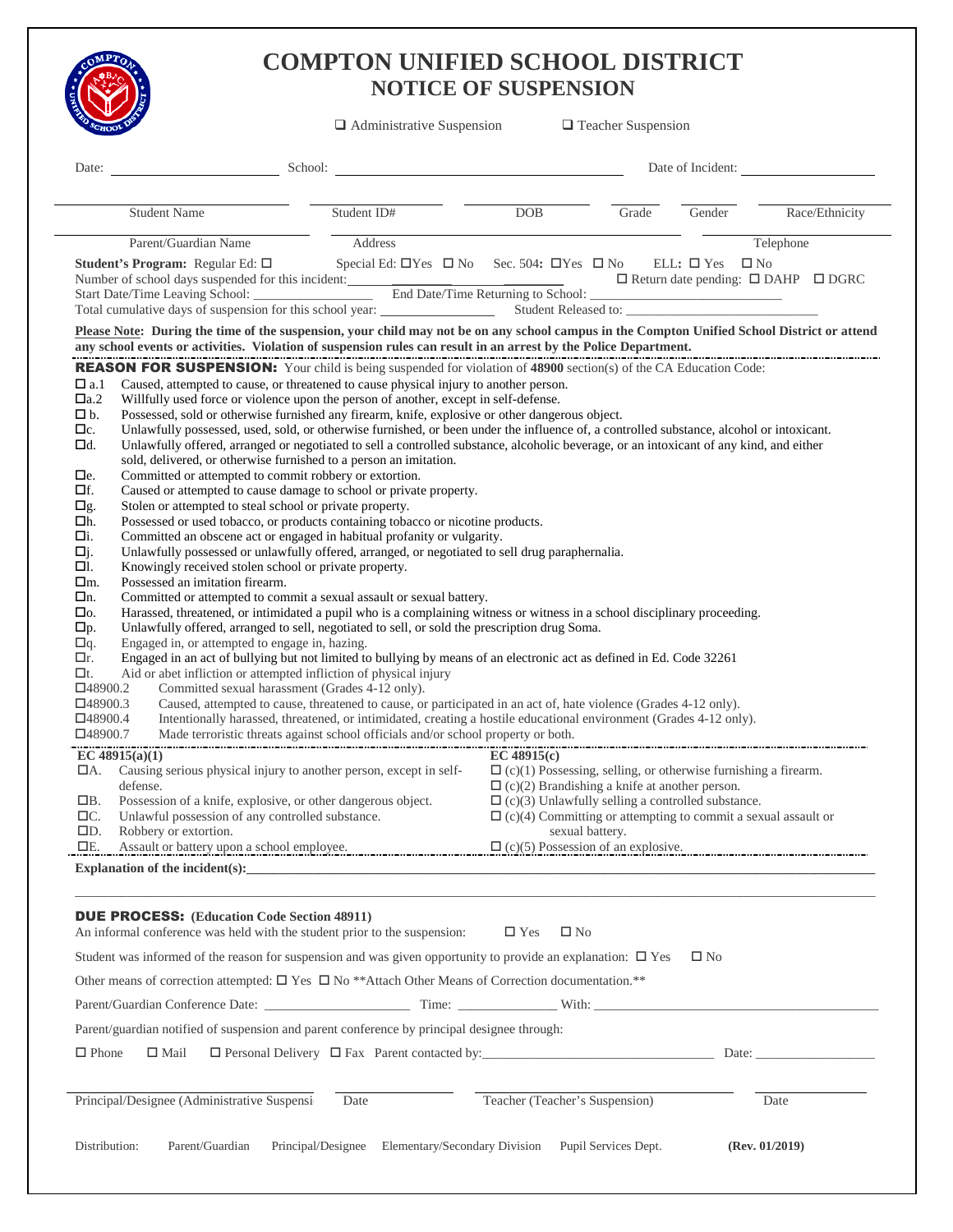|                                                                                                                                                                                                                                                                                                                                                                                                                                                                                                                       | <b>COMPTON UNIFIED SCHOOL DISTRICT</b>                                                                                                                                                                                                                                                                                                                                                                                                                                                                                                                                                                                                                                                                                                                                                                                                                                                                                                                                                                                                                                                                                                                                                                                                                                                                                                                                                                                                                                                                                                                                                                                                                                                                                                                                                                                                                                                                                       |                                                                                                                                                                                                                                                          |                      |                           |                  |
|-----------------------------------------------------------------------------------------------------------------------------------------------------------------------------------------------------------------------------------------------------------------------------------------------------------------------------------------------------------------------------------------------------------------------------------------------------------------------------------------------------------------------|------------------------------------------------------------------------------------------------------------------------------------------------------------------------------------------------------------------------------------------------------------------------------------------------------------------------------------------------------------------------------------------------------------------------------------------------------------------------------------------------------------------------------------------------------------------------------------------------------------------------------------------------------------------------------------------------------------------------------------------------------------------------------------------------------------------------------------------------------------------------------------------------------------------------------------------------------------------------------------------------------------------------------------------------------------------------------------------------------------------------------------------------------------------------------------------------------------------------------------------------------------------------------------------------------------------------------------------------------------------------------------------------------------------------------------------------------------------------------------------------------------------------------------------------------------------------------------------------------------------------------------------------------------------------------------------------------------------------------------------------------------------------------------------------------------------------------------------------------------------------------------------------------------------------------|----------------------------------------------------------------------------------------------------------------------------------------------------------------------------------------------------------------------------------------------------------|----------------------|---------------------------|------------------|
|                                                                                                                                                                                                                                                                                                                                                                                                                                                                                                                       | <b>NOTIFICACIÓN DE SUSPENSION</b>                                                                                                                                                                                                                                                                                                                                                                                                                                                                                                                                                                                                                                                                                                                                                                                                                                                                                                                                                                                                                                                                                                                                                                                                                                                                                                                                                                                                                                                                                                                                                                                                                                                                                                                                                                                                                                                                                            |                                                                                                                                                                                                                                                          |                      |                           |                  |
|                                                                                                                                                                                                                                                                                                                                                                                                                                                                                                                       | $\Box$ Suspensión Administrativa                                                                                                                                                                                                                                                                                                                                                                                                                                                                                                                                                                                                                                                                                                                                                                                                                                                                                                                                                                                                                                                                                                                                                                                                                                                                                                                                                                                                                                                                                                                                                                                                                                                                                                                                                                                                                                                                                             | $\Box$ Suspensión por el maestro                                                                                                                                                                                                                         |                      |                           |                  |
| Fecha:                                                                                                                                                                                                                                                                                                                                                                                                                                                                                                                |                                                                                                                                                                                                                                                                                                                                                                                                                                                                                                                                                                                                                                                                                                                                                                                                                                                                                                                                                                                                                                                                                                                                                                                                                                                                                                                                                                                                                                                                                                                                                                                                                                                                                                                                                                                                                                                                                                                              |                                                                                                                                                                                                                                                          |                      |                           |                  |
| Nombre del Estudiante                                                                                                                                                                                                                                                                                                                                                                                                                                                                                                 | ID # del Estudiante                                                                                                                                                                                                                                                                                                                                                                                                                                                                                                                                                                                                                                                                                                                                                                                                                                                                                                                                                                                                                                                                                                                                                                                                                                                                                                                                                                                                                                                                                                                                                                                                                                                                                                                                                                                                                                                                                                          | Fecha de Nacimiento                                                                                                                                                                                                                                      | Nivel Escolar        | Género                    | Raza / Etnicidad |
| Nombre del Padre/Tutor                                                                                                                                                                                                                                                                                                                                                                                                                                                                                                |                                                                                                                                                                                                                                                                                                                                                                                                                                                                                                                                                                                                                                                                                                                                                                                                                                                                                                                                                                                                                                                                                                                                                                                                                                                                                                                                                                                                                                                                                                                                                                                                                                                                                                                                                                                                                                                                                                                              | Domicilio                                                                                                                                                                                                                                                |                      | Numero de Teléfono        |                  |
|                                                                                                                                                                                                                                                                                                                                                                                                                                                                                                                       | Educación Regular: $\Box$ Sí $\Box$ No Educación Especial: $\Box$ Sí $\Box$ No Sección 504: $\Box$ Sí $\Box$ No<br>Días suspendido por este incidente: Fecha de inicio: Fecha de regreso: Días suspendido este año:<br>Sobre Aviso: Durante el tiempo de la suspensión, su hijo(a) no podrá estar en ningún plantel de la escuela del Distrito Escolar Unificado de Compton o<br>asistir a eventos o actividades escolares. Violación de las reglas de suspensión puede resultar en un arresto por el Departamento de Policía.                                                                                                                                                                                                                                                                                                                                                                                                                                                                                                                                                                                                                                                                                                                                                                                                                                                                                                                                                                                                                                                                                                                                                                                                                                                                                                                                                                                               |                                                                                                                                                                                                                                                          |                      | $ELL: \Box S$ i $\Box$ No |                  |
| $\square$ a.1<br>$\square$ a.2<br>$\square$ b.<br>$\Box$ c.<br>$\Box$ d.<br>Cometió o intentó cometer robo o extorsión.<br>$\Box$ e.<br>□f.<br>$\Box$ g.<br>□h.<br>□i.<br>$\Box j.$<br>□1.<br>Poseyó una arma de fuego de imitación.<br>$\Box$ m.<br>$\Box$ n.<br>$\square$<br>$\Box p.$<br>Tomó parte en, o intentó tomar parte en novatadas.<br>$\Box q$ .<br>$\Box$ r.<br>Tomó parte en un acto de hostigamiento.<br>$\Box$ t.<br>$\square$ 48900.2<br>$\square$ 48900.3<br>$\square$ 48900.4<br>$\square$ 48900.7 | RAZÓN DE LA SUSPENSIÓN: Su hijo está suspendido por violación del Código Educativo (CE) 48900:<br>Causó, intentó causar, o amenazó con causar daño físico a otra persona.<br>Uso premeditado de fuerza o violencia a una persona, excepto en defensa propia.<br>Poseyó, vendió o de otra manera equipó con cualquier arma de fuego, cuchillo, explosivo u otros objetos peligrosos.<br>Poseyó, usó, vendió, o de otra manera suministró ilegalmente o estaba drogado con, una sustancia controlada.<br>Ofreció ilegalmente, arregló o negoció vender una sustancia controlada, bebida alcohólica, o cualquier tipo de estupefaciente, y después vendió,<br>proporcionó, o de otra manera suministró a otra persona una imitación.<br>Causó o intentó causar daño a la escuela o a propiedad privada.<br>Robó o intentó robar propiedad de la escuela o propiedad privada.<br>Poseyó o usó tabaco, o productos que contiene productos de tabaco o nicotina.<br>Cometió un acto obsceno o estuvo involucrado en actos habituales de profanidad o vulgaridad.<br>Poseyó ilegalmente u ofreció ilegalmente, arregló, o negoció vender bienes parafernales.<br>Recibió a sabiendas propiedad robada de la escuela o propiedad privada.<br>Cometió o intentó cometer un asalto sexual o agresión sexual.<br>Acosó, amenazó o intimidó a un alumno que es testigo en un procedimiento disciplinario.<br>Ofreció, arregló vender, negoció vender, o vendió ilegalmente la droga Soma.<br>"Ayudo encubrió la causa o atento causar daño físico a otra personas."<br>Cometió acoso sexual (Solo grados 4-12).<br>Causó, intentó causar, amenazó con causar, o participó en un acto de violencia por odio (Solo grados 4-12).<br>Tomó parte adrede en acoso, amenaza o intimidación, creando un ambiente educativo hostíl (Solo grados 4-12).<br>Hizo amenaza terrorista contra los oficiales escolares y/o la propiedad de la escuela. |                                                                                                                                                                                                                                                          |                      |                           |                  |
| EC $48915(a)(1)$<br>□A. Causar herida física grave a otra persona, excepto en defensa propia.<br>□B. Posesión de cualquier cuchillo u otro objeto peligroso.<br>□C. Posesión ilegal de cualquier sustancia controlada.<br>□D. Robo o extorsión.                                                                                                                                                                                                                                                                       |                                                                                                                                                                                                                                                                                                                                                                                                                                                                                                                                                                                                                                                                                                                                                                                                                                                                                                                                                                                                                                                                                                                                                                                                                                                                                                                                                                                                                                                                                                                                                                                                                                                                                                                                                                                                                                                                                                                              | EC 48915(C)<br>□1. El poseer, vender, o de otra manera equipar con un arma de fuego.<br>□2. Blandir un cuchillo a otra persona.<br>□3. Vender ilegalmente una sustancia controlada.<br>$\Box$ 4. Cometer o intentar cometer un asalto o agresión sexual. |                      |                           |                  |
|                                                                                                                                                                                                                                                                                                                                                                                                                                                                                                                       | Explicación del incidente:                                                                                                                                                                                                                                                                                                                                                                                                                                                                                                                                                                                                                                                                                                                                                                                                                                                                                                                                                                                                                                                                                                                                                                                                                                                                                                                                                                                                                                                                                                                                                                                                                                                                                                                                                                                                                                                                                                   |                                                                                                                                                                                                                                                          |                      |                           |                  |
| PROCESO DEBIDO: (Código de Educación Sección 48911)                                                                                                                                                                                                                                                                                                                                                                                                                                                                   |                                                                                                                                                                                                                                                                                                                                                                                                                                                                                                                                                                                                                                                                                                                                                                                                                                                                                                                                                                                                                                                                                                                                                                                                                                                                                                                                                                                                                                                                                                                                                                                                                                                                                                                                                                                                                                                                                                                              |                                                                                                                                                                                                                                                          |                      |                           |                  |
|                                                                                                                                                                                                                                                                                                                                                                                                                                                                                                                       | Tuvo una conferencia informal con el alumno antes de asignar la suspensión: $\square$ Sí $\square$ No                                                                                                                                                                                                                                                                                                                                                                                                                                                                                                                                                                                                                                                                                                                                                                                                                                                                                                                                                                                                                                                                                                                                                                                                                                                                                                                                                                                                                                                                                                                                                                                                                                                                                                                                                                                                                        |                                                                                                                                                                                                                                                          |                      |                           |                  |
|                                                                                                                                                                                                                                                                                                                                                                                                                                                                                                                       | El alumno fue avisado de la razón de la suspensión y tuvo la oportunidad de proveer una explicación: $\Box$ Sí $\Box$ No                                                                                                                                                                                                                                                                                                                                                                                                                                                                                                                                                                                                                                                                                                                                                                                                                                                                                                                                                                                                                                                                                                                                                                                                                                                                                                                                                                                                                                                                                                                                                                                                                                                                                                                                                                                                     |                                                                                                                                                                                                                                                          |                      |                           |                  |
|                                                                                                                                                                                                                                                                                                                                                                                                                                                                                                                       | Fueron intentados otros medios de corrección: $\Box$ Sí $\Box$ No ** Adjuntar documentación sobre otros medios de corrección.**                                                                                                                                                                                                                                                                                                                                                                                                                                                                                                                                                                                                                                                                                                                                                                                                                                                                                                                                                                                                                                                                                                                                                                                                                                                                                                                                                                                                                                                                                                                                                                                                                                                                                                                                                                                              |                                                                                                                                                                                                                                                          |                      |                           |                  |
|                                                                                                                                                                                                                                                                                                                                                                                                                                                                                                                       |                                                                                                                                                                                                                                                                                                                                                                                                                                                                                                                                                                                                                                                                                                                                                                                                                                                                                                                                                                                                                                                                                                                                                                                                                                                                                                                                                                                                                                                                                                                                                                                                                                                                                                                                                                                                                                                                                                                              |                                                                                                                                                                                                                                                          |                      |                           |                  |
|                                                                                                                                                                                                                                                                                                                                                                                                                                                                                                                       | El Padre/tutor fue notificado sobre la suspensión y conferencia por el director(a)/designado(a) a través de:                                                                                                                                                                                                                                                                                                                                                                                                                                                                                                                                                                                                                                                                                                                                                                                                                                                                                                                                                                                                                                                                                                                                                                                                                                                                                                                                                                                                                                                                                                                                                                                                                                                                                                                                                                                                                 |                                                                                                                                                                                                                                                          |                      |                           |                  |
|                                                                                                                                                                                                                                                                                                                                                                                                                                                                                                                       |                                                                                                                                                                                                                                                                                                                                                                                                                                                                                                                                                                                                                                                                                                                                                                                                                                                                                                                                                                                                                                                                                                                                                                                                                                                                                                                                                                                                                                                                                                                                                                                                                                                                                                                                                                                                                                                                                                                              |                                                                                                                                                                                                                                                          |                      |                           |                  |
| Firma del Administrador(a)/Designado(a)                                                                                                                                                                                                                                                                                                                                                                                                                                                                               | Fecha                                                                                                                                                                                                                                                                                                                                                                                                                                                                                                                                                                                                                                                                                                                                                                                                                                                                                                                                                                                                                                                                                                                                                                                                                                                                                                                                                                                                                                                                                                                                                                                                                                                                                                                                                                                                                                                                                                                        | Firma del Maestro(a)                                                                                                                                                                                                                                     |                      | Fecha                     |                  |
| Distribution:<br>Parent/Guardian                                                                                                                                                                                                                                                                                                                                                                                                                                                                                      | Principal/Designee<br>Elementary/Secondary Division                                                                                                                                                                                                                                                                                                                                                                                                                                                                                                                                                                                                                                                                                                                                                                                                                                                                                                                                                                                                                                                                                                                                                                                                                                                                                                                                                                                                                                                                                                                                                                                                                                                                                                                                                                                                                                                                          |                                                                                                                                                                                                                                                          | Pupil Services Dept. | (Rev. 01/2019)            |                  |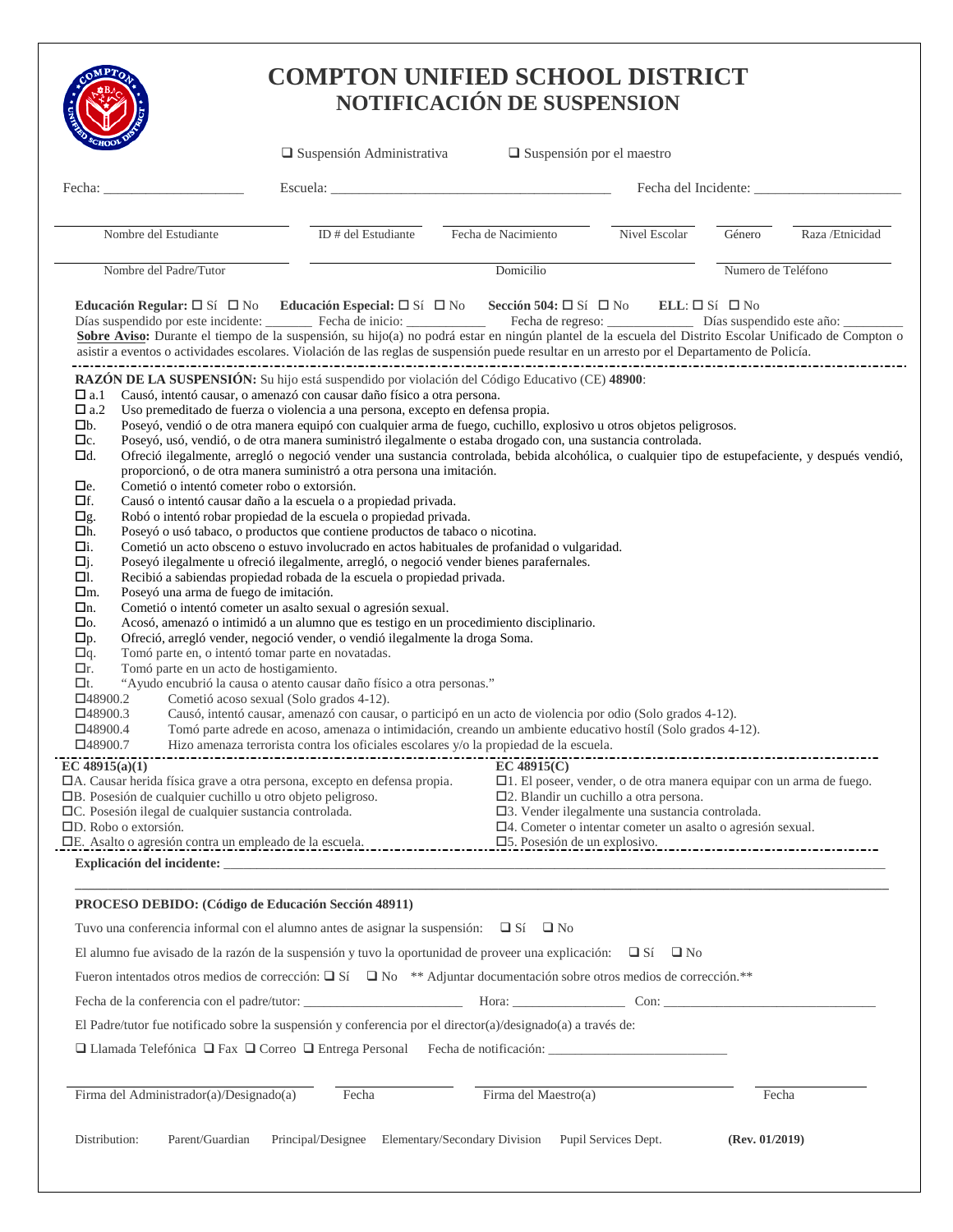

**Compton Unified School District**  *Pupil Services Department*  417 W. Alondra Blvd Compton, CA 90220 Telephone: (310) 639-4321, ext. 63044 Fax: (310) 763-5971

### **Student Suspension Status Letter\***

Date: \_\_\_\_\_\_\_\_\_\_\_\_\_\_\_\_\_\_\_

To the Parents/Guardians of: \_\_\_\_\_\_\_\_\_\_\_\_\_\_\_\_\_\_\_\_\_\_\_\_\_\_\_\_\_\_\_\_\_\_\_\_\_\_\_\_\_\_\_\_\_

Dear Parents/Guardians:

As a result of our investigation of the incident and our parent conference on your child's Education Code violation that brought about his/her suspension, please be informed that:

 $\Box$  Your child is to remain at home on extended suspensions beyond five (5) days while waiting for an expulsion hearing with the *District Administrative Hearing Panel (DAHP)* at 417 W. Alondra Blvd. **Please note:** it is your responsibility to secure the class work provided by the school during the duration of your child's suspension.

 Your child is to remain home on an extended suspension. He/she will continue to do his/her work at home, unless he/she does not present a health or safety issue. If a health or safety issue is not a major concern, your child may return to school to resume his/her schooling while awaiting an informal hearing with the *District Guidance Review Committee (DGRC)* at 417 W. Alondra Blvd. **Please note:** it is your responsibility to secure the class work provided by the school during the duration of your child's suspension.

If you need additional information, please call the Principal.

Sincerely,

Principal's Signature

**\*Please attach a copy of the student's Suspension Notice to this letter.**

PSD/DDARForm-Student Suspension Letter Revised July 2017